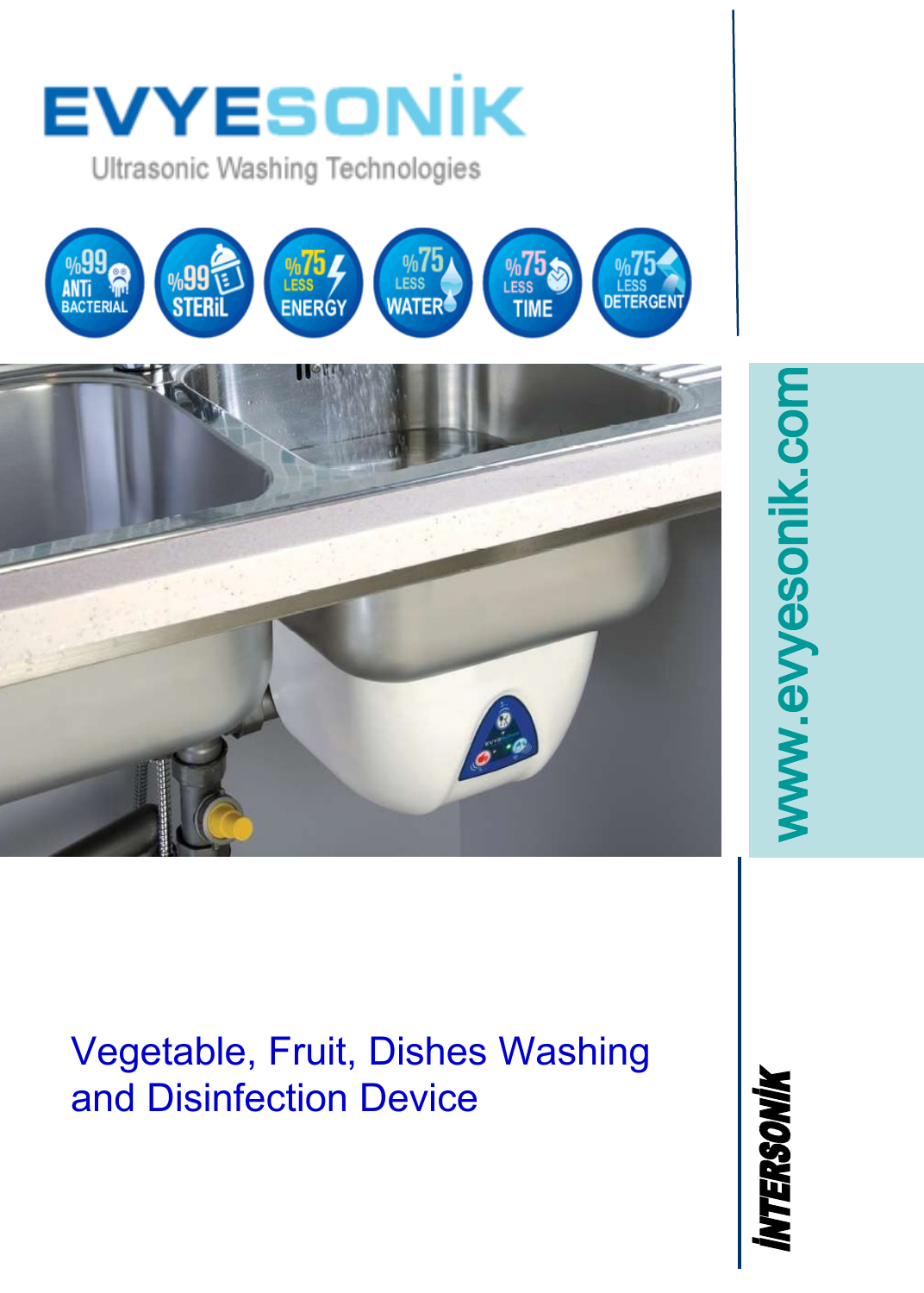### What is EVYESONIK?

Evyesonik is a washing and disinfections system using ultrasonic cleaning technology, easy to use, washing fruits, vegetables, baby accessories from germs, pathological agents, and also removes the detergent layer from dishes.







#### How does EVYESONIK work?

Evyesonik works by emission of ultrasonic waves. The waves produced by the system create a mechanical vibration inside the liquid. This is called cavitation effect These bubbles explodes and collapses thus creates a vacuum and breaks the dirt bond from the suspending surface. Consequently cleans and disinfects the objects subject to it. Evyesonik does also disinfect the dishes and accessories used for baby feeding. It also cleans normal dished without using detergent, and by consequence without leaving detergent layer.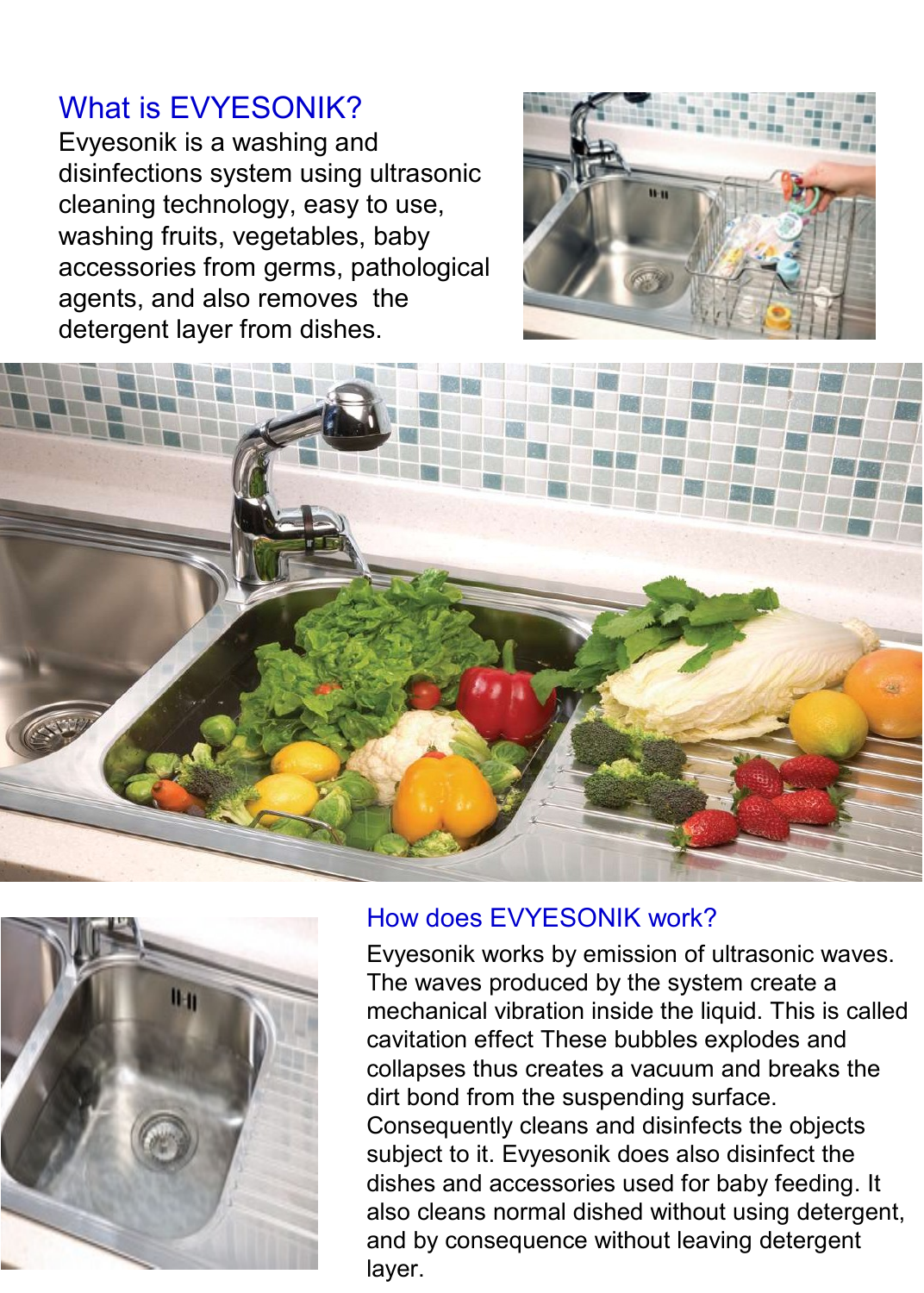# **What are Ultrasonic Waves?**

Ultrahigh frequency sound waves while travelling in the liquid (25-40kHz) produce millions of microscopic air cavities loaded with vacuum energy. These air cavities, when getting in contact with surfaces, create a vacuum effect. The result is the quick separation of greases, carbons, chemicals, blood, particles off these surfaces. In the mean time, these surfaces are also cleaned from any bacteria or living organism.



## **How to use EVYESONIK?**

The use of Evyesonik is very easy. The 3 buttons on the control panel control the 3 washing programs : dishes (3 minutes), fruits & vegetables (5 minutes), disinfection (10 minutes). Prior to use Evyesonik, the sink is filled with water, the products to be cleaned are placed in the special metallic baskets. At the end of the program, the system stops itself. After the end of the program, the sink need to be emptied by removing the purge lid.